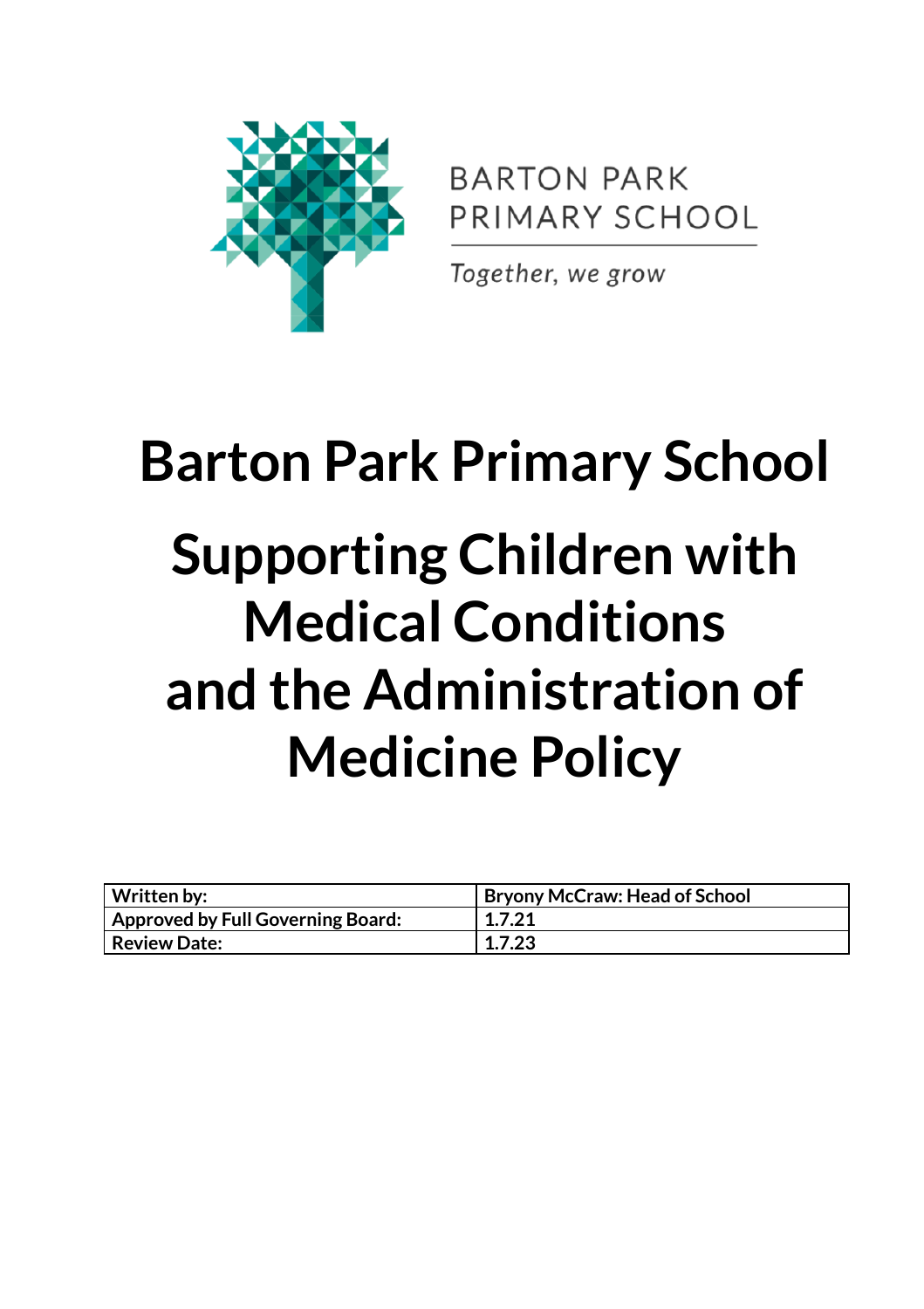# **1. Introduction**

This policy complies with the following guidance:

- Children and Families Act 2014
- Equality Act 2010
- Special Education Needs and Disability Code of Practice
- Special [educational](https://www.gov.uk/government/publications/send-code-of-practice-0-to-25) needs and disability code of practice 0 to 25
- The early years [foundation](https://www.gov.uk/government/publications/early-years-foundation-stage-framework--2) stage **-** sets out specific requirements on early years settings in managing medicines for children under 5 years of age
- Working together to [safeguard](https://www.gov.uk/government/publications/working-together-to-safeguard-children) children statutory guidance on inter-agency working
- S[afeguarding](https://www.gov.uk/government/publications/keeping-children-safe-in-education) children: keeping children safe in education statutory guidance for schools and colleges
- Ensuring a good [education](https://www.gov.uk/government/publications/education-for-children-with-health-needs-who-cannot-attend-school) for children who cannot attend school because of health needs  statutory guidance for local authorities
- Drug advice for [schools](https://www.gov.uk/government/publications/drugs-advice-for-schools) **-** published by DfE/Association of Chief Police Officers, this document provides advice on controlled drugs

At Barton Park Primary School we believe that pupils with medical conditions should be supported, as best we can, to play an active role in school life, enjoy the same opportunities as any other pupil and have full access to all aspects of education. The governing body has arrangements in place to see that this is achieved and the school liaises fully with health professionals where appropriate. It is important that parents feel confident that the school will provide effective support for their child's medical condition and that pupils themselves feel safe. For these reasons, the school will liaise with health and social care professionals, pupils and their parents to achieve this. The Headteacher is responsible for the effective implementation of this policy.

#### **2. Aims**

The purpose of this policy is to explain how Barton Park Primary School implements its procedures on dealing with pupils who have medical conditions, in line with government requirements, with a view that all pupils will receive the best education possible for them, despite any medical conditions that they may have to contend with.

Pupils at school with medical conditions should be properly supported so that they have full access to education, including school trips and physical education.

Governing bodies must ensure that arrangements are in place in schools to support pupils at school with medical conditions.

Governing bodies should ensure that school leaders consult health and social care professionals, pupils and parents to ensure that the needs of children with medical conditions are properly understood and effectively supported.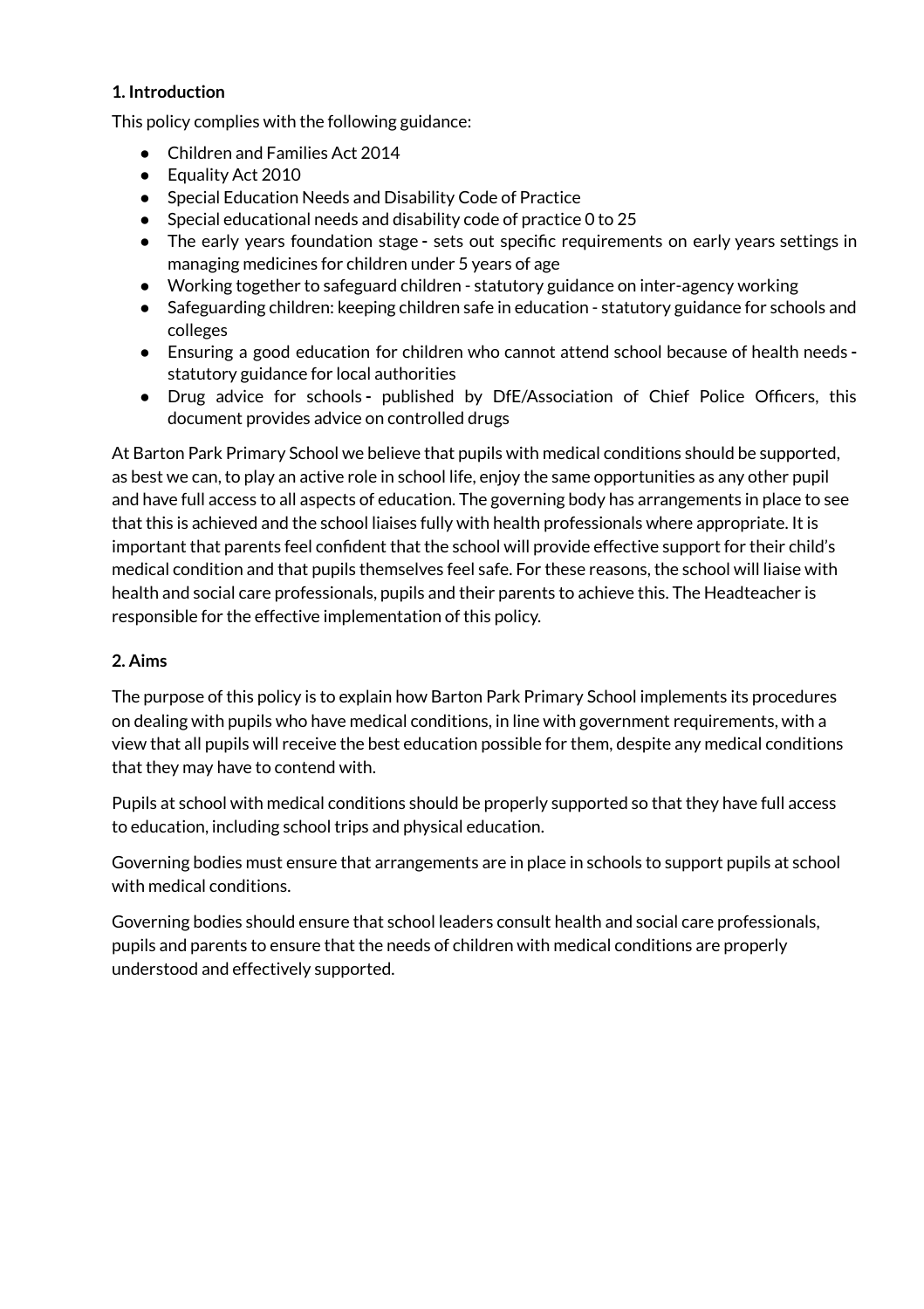#### **3. The role ofthe Headteacher**

The headteacher will:

- $\bullet$  monitor the attendance of all pupils with medical conditions (Code M authorised absence for medical reasons, and Code B – when the pupil is receiving education other than at school);
- liaise with educational professionals, Educational Psychologist, medical professionals and Oxfordshire Hospital School staff, as appropriate, to plan provision;
- co-ordinate education provision for those pupils who have disrupted patterns of schooling (for those pupils with recurring illnesses and chronic conditions);
- co-ordinate the provision of work that will support a broad and balanced curriculum, where appropriate;
- ensure that there are mechanisms in place to communicate information about activities and social events to enable pupils to keep in touch with peers;
- monitor provision, progress and reintegration arrangements;
- ensure that the views of pupils and parents/carers are taken into account;
- ensure that appropriate Code of Practice (SEN and Disability) procedures are in place, as required;
- ensure that sufficient staff are suitably trained and available to implement the policy;
- enable staff to examine insurance policies relating to providing support to pupils with medical conditions should they wish to (RPA insurance scheme);
- The school nurse is aware of any child who has a medical condition that may require support at school, and is also aware of any child with a medical condition who has not yet had a formal diagnosis;
- ensure that risk assessments for school visits, holidays, and other school activities outside of the normal timetable include consideration for any child with a medical condition;
- ensure that individual healthcare plans (IHPs) are initiated, monitored and reviewed at least annually;
- consider how children will be reintegrated back into school after periods of absence due to their medical condition.

# **4. Asthma policy statement**

All pupils at this school with asthma have easy access to their emergency medicines.

• All pupils are encouraged to carry and administer their own emergency medicine, when their parents and health specialists determine they are able.

• Pupils who do not carry and administer their own emergency medicines should know where their medicines are stored and how to gain access.

- The school will display information about dealing with asthma for staff.
- The school will hold an emergency asthma inhaler.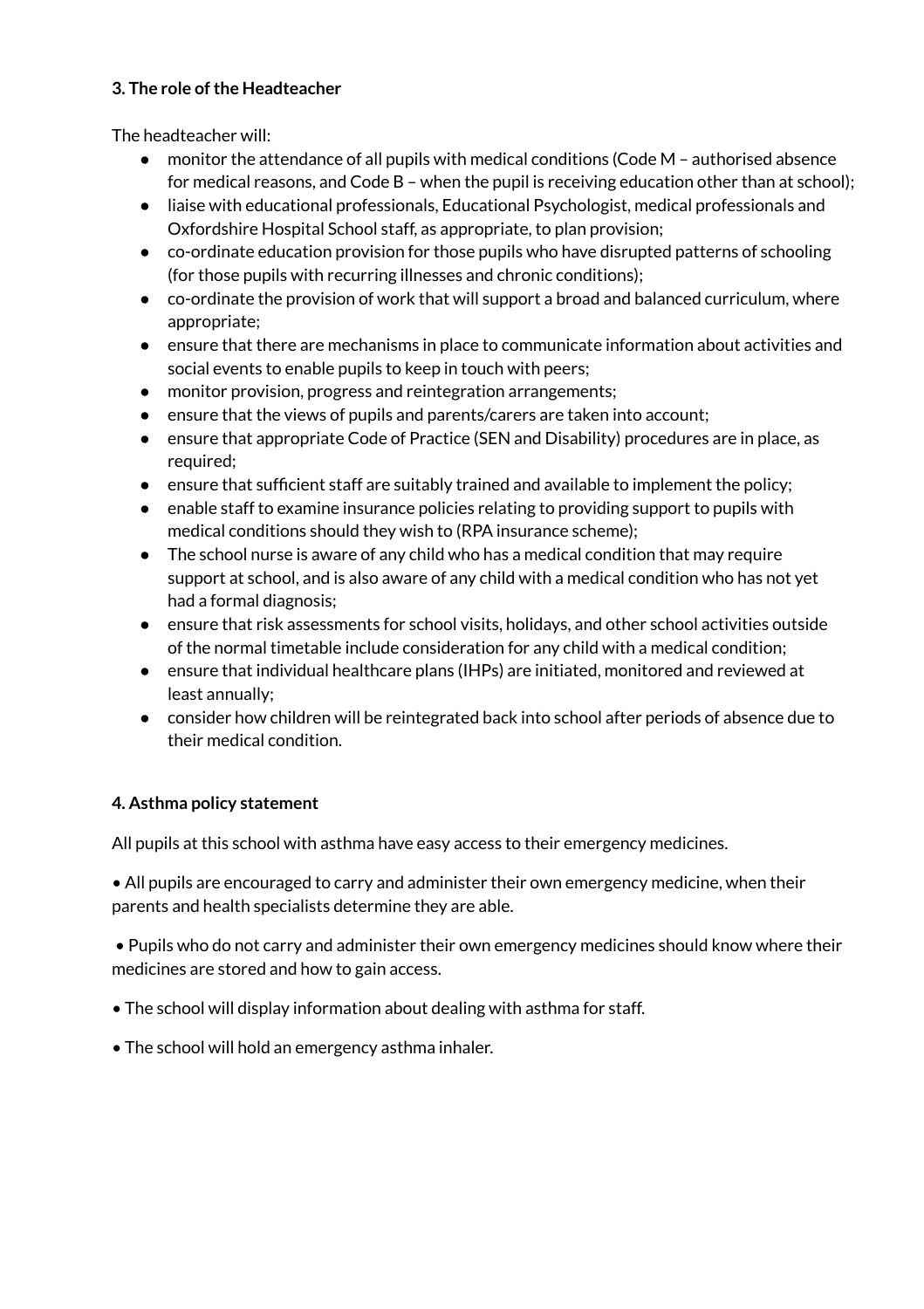#### **5. Adrenaline auto-injector policy statement**

• All pupils at this school at risk of anaphylaxis have easy access to their own adrenaline auto-injectors.

• Pupils and staff know that all adrenaline auto-injectors are stored in the medical room – they are labelled with pupils' names and photos.

- The school will display information about dealing with anaphylaxis for staff.
- The school will hold an emergency adrenaline auto-injector.

#### **6. Short-term medical needs**

Many pupils will need to take medication (or be given it) at school at some time in their school life. Mostly this will be for a short period only, and to allow pupils to do this will minimise the time they need to be off school. Parents/guardians are welcome to come to the school to administer medication. It is helpful if, where possible, medication can be prescribed in dose frequencies which enable it to be taken outside school hours. Medication should only be brought to school when absolutely essential, and the Request for School to Administer Medication form must be completed (copy attached). The completed form, together with the medicine, should be handed to the teaching assistant attached to the child's class.

#### **7. Administering medication**

No pupil should be given medication without his or her parent/guardian's written consent. Any member of staff giving medicine to a pupil should check:

- the pupil's name
- written instructions provided by parents or doctor
- prescribed dose
- expiry date.

If in any doubt about the procedures the member of staff should check with the parents or a health professional before taking further action. Staff should complete and sign the Medicine Record each time they give medication to a pupil. It is good practice to have the dosage and administration witnessed by a second adult.

#### **8. Non-prescription medication**

School staff should not give non-prescribed medication to pupils. They may not know whether a pupil has taken a previous dose, or whether it may react with other medication being taken. A child under 12 should never be given aspirin, unless prescribed by a doctor or dentist.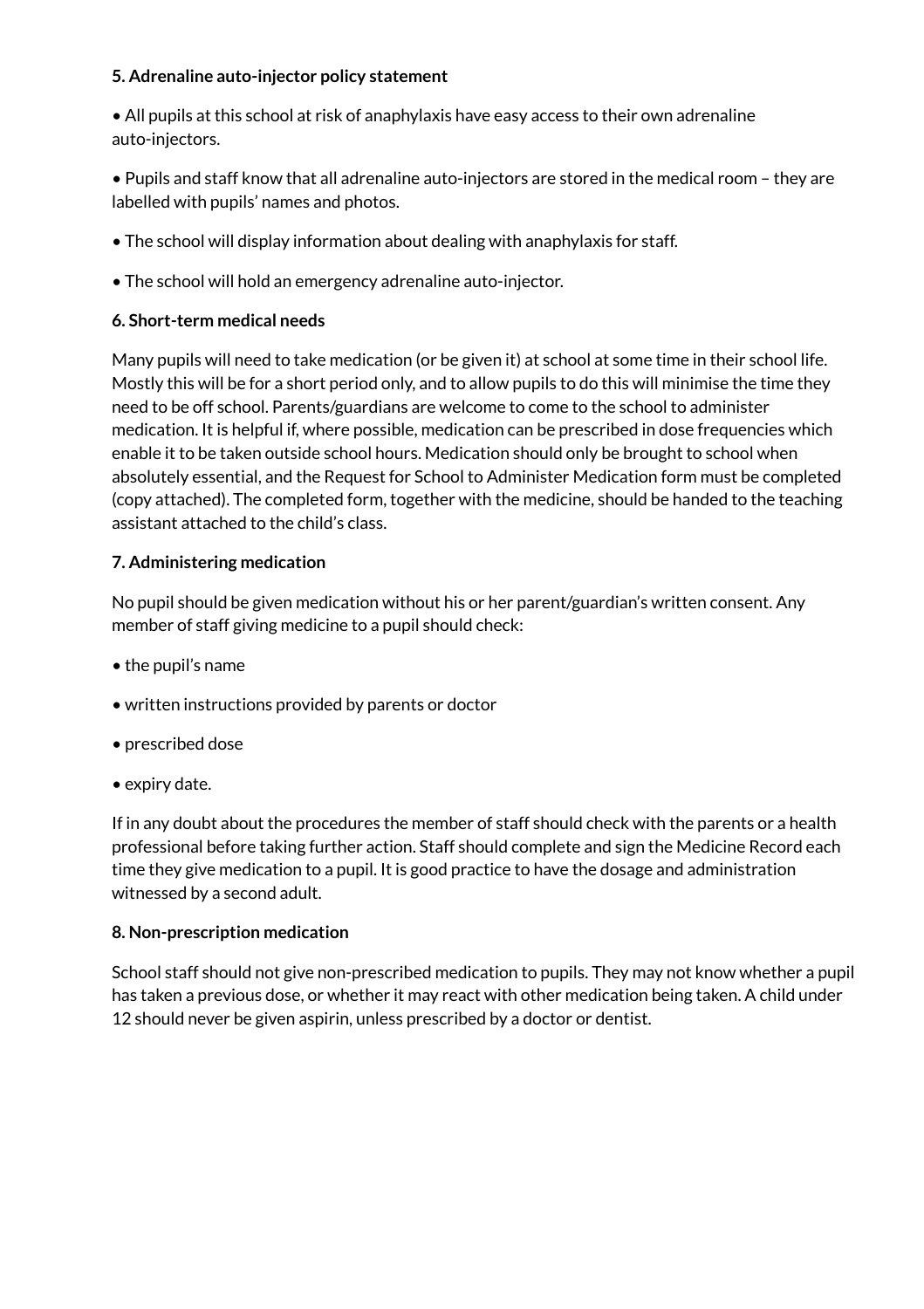#### **9. Self management**

Although it is good practice to allow pupils who can be trusted to manage their own medication, and Barton Park encourages this, pupils may not carry medicine with them or in their bags. Medicine should be handed to the office and written parental consent still needs to be given. If pupils can take their medicine themselves, then staff still need to supervise this and record what medication has been taken.

# **10. Refusing medication**

If pupils refuse to take medication, school staff will not force them to do so. The school should inform the child's parents/guardians. If necessary, the school should call the emergency services.

# **11. Record-keeping**

Parents/Guardians are responsible for supplying information about medicines that their child needs to take at school, and for letting the school know of any changes to the prescription or the support needed. The Request for School to Administer Medication form (example attached) provides a standard format for providing written details. A record of medicines given to pupils, and of the staff involved, is kept in the office.

# **12. Residential visits**

Individual risk assessments will be completed for any children requiring medication whilst away from home on a residential visit, if administration falls outside the remit of this policy.

# **13. Guidelines For Parents In The Administration Of Medicine In Barton Park Primary School**

Whenever it is possible, parents or guardians should administer any medicine. However, if this is not possible, the school must insist that parents or guardians agree and sign their consent as follows:

1. A doctor's note or a signed parent/guardian's note will be delivered by the parent or guardian to the effect that it is necessary to take medication during school hours. Please note that medicine which is prescribed three times a day can be effectively delivered out of school hours. The attached Request for School to Administer Medication form is sufficient.

2. The note must give a clear indication of dosage and timing.

3. The medicine must be brought into school by the parent/guardian and delivered personally to the teaching assistant attached to the child's class, who will administer the medicine from the medical room and record administration.

4. Medicines must be clearly labelled with the contents, owner's name and dosage and should be no more than one day's dose where possible.

5. Parents accept that, whilst the school will always act in the best interests of your child, all responsibility for the administration of medicines lies with the parent and not with the school.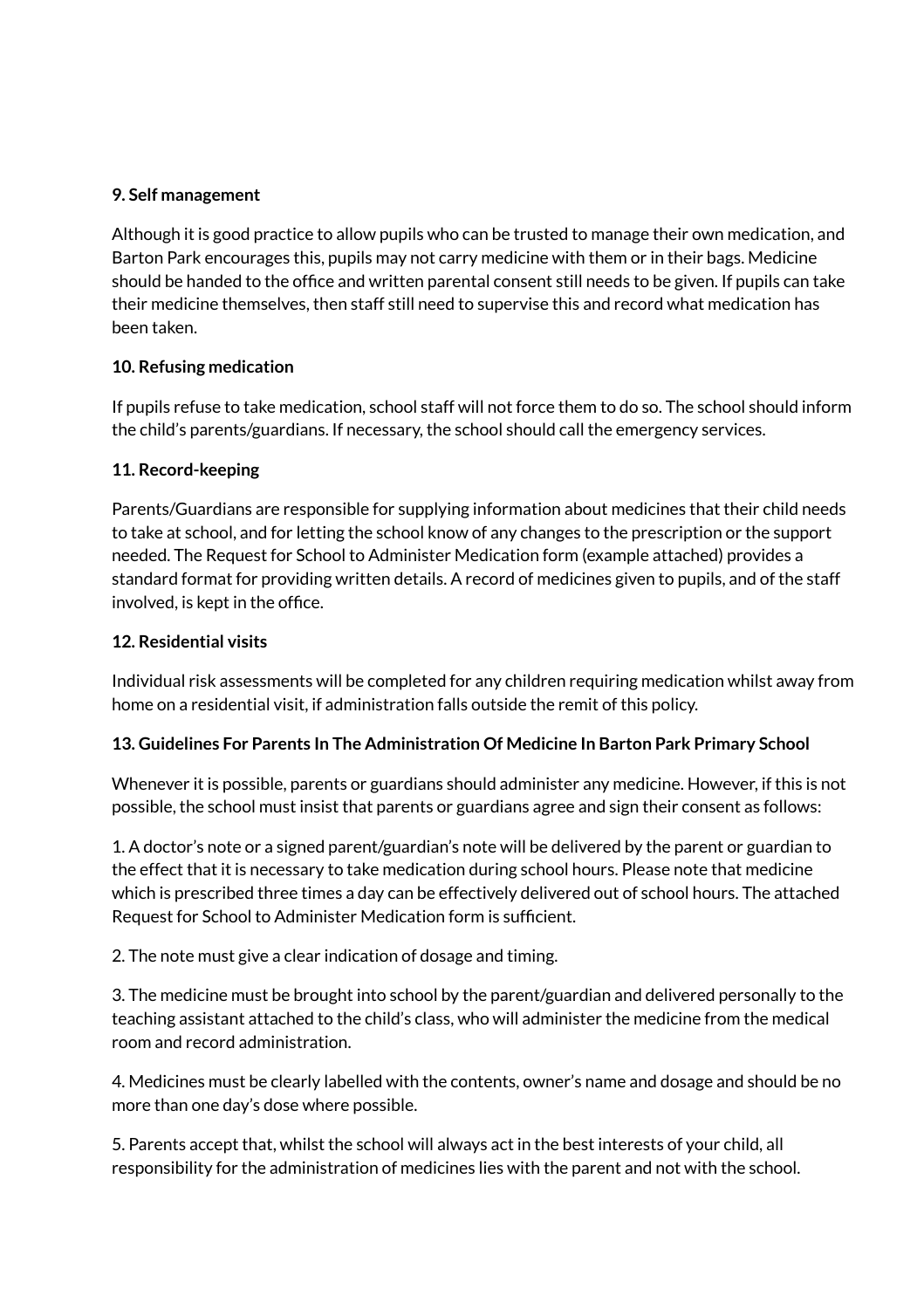

# **REQUEST FOR SCHOOL TO ADMINISTER MEDICATION**

#### DETAILS OF PUPIL

| Name of Pupil     |  |
|-------------------|--|
| Date of birth     |  |
| Class and teacher |  |
|                   |  |

MEDICATION – only medicines prescribed by a doctor may be given Name/type of medication …………………….......................................................................................................... For how long will your child take this medication? ……………………………………………………………………………… Date dispensed ……………………..........................................................................................................

# FULL DIRECTIONS FOR USE

| Dosage and timing                                                    |  |  |  |  |  |
|----------------------------------------------------------------------|--|--|--|--|--|
| Special precautions                                                  |  |  |  |  |  |
| Side effects                                                         |  |  |  |  |  |
|                                                                      |  |  |  |  |  |
| I confirm that it is necessary to take this medicine in school hours |  |  |  |  |  |
| I confirm that my child may administer his/her own medicine.         |  |  |  |  |  |
| Please delete if inappropriate                                       |  |  |  |  |  |

# CONTACT DETAILS

| I understand that I must deliver the medicine personally to the office, and accept that this is a service |
|-----------------------------------------------------------------------------------------------------------|
| which the school is not obliged to undertake. I have read the conditions overleaf relating to medicine    |
| at Barton Park Primary School, and I recognise the school's disclaimer of responsibility with respect     |
| to the administration of any medicine.                                                                    |
|                                                                                                           |

| Signed |  |
|--------|--|
| Date   |  |
|        |  |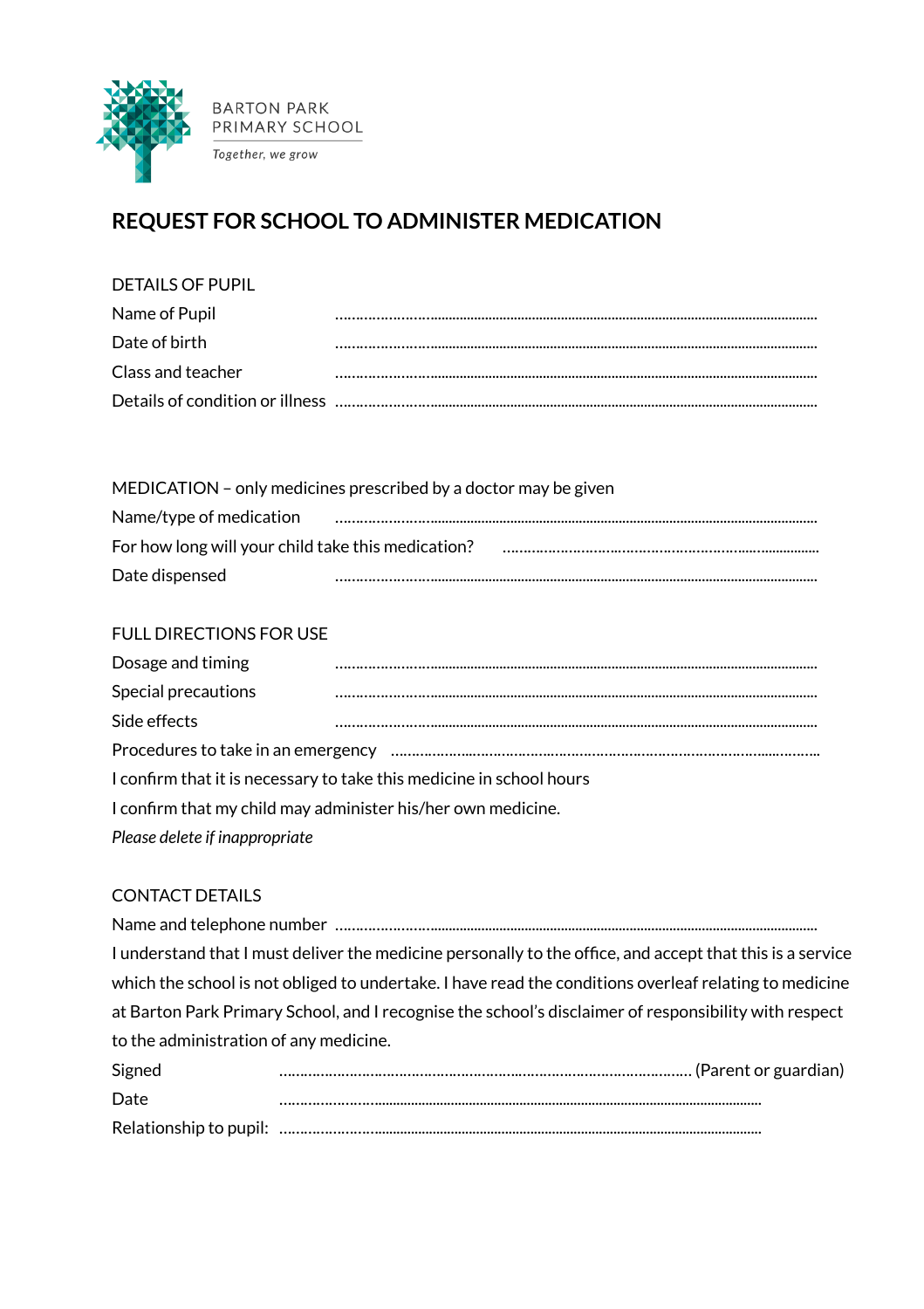#### **Guidelines For Parents In The Administration Of Medicine In Barton Park Primary School**

Whenever it is possible, parents or guardians should administer any medicine. However, if this is not possible, the school must insist that parents or guardians agree and sign their consent as follows:

1. A doctor's note or a signed parent/guardian's note will be delivered by the parent or guardian to the effect that it is necessary to take medication during school hours. Please note that medicine which is prescribed three times a day can be effectively delivered out of school hours. The attached Request for School to Administer Medication form is sufficient.

2. The note must give a clear indication of dosage and timing.

3. The medicine must be brought into school by the parent/guardian and delivered personally to the teaching assistant attached to the child's class, who will administer the medicine from the medical room and record administration.

4. Medicines must be clearly labelled with the contents, owner's name and dosage and should be no more than one day's dose where possible.

5. Parents accept that, whilst the school will always act in the best interests of your child, all responsibility for the administration of medicines lies with the parent and not with the school.

| Date | Time | Name of Medicine | Dose | Any Reactions | Staff<br>signature | Staff name |
|------|------|------------------|------|---------------|--------------------|------------|
|      |      |                  |      |               |                    |            |
|      |      |                  |      |               |                    |            |
|      |      |                  |      |               |                    |            |
|      |      |                  |      |               |                    |            |
|      |      |                  |      |               |                    |            |
|      |      |                  |      |               |                    |            |
|      |      |                  |      |               |                    |            |
|      |      |                  |      |               |                    |            |
|      |      |                  |      |               |                    |            |
|      |      |                  |      |               |                    |            |
|      |      |                  |      |               |                    |            |

# RECORD OF MEDICINE ADMINISTERED TO CHILD NAMED OVERLEAF